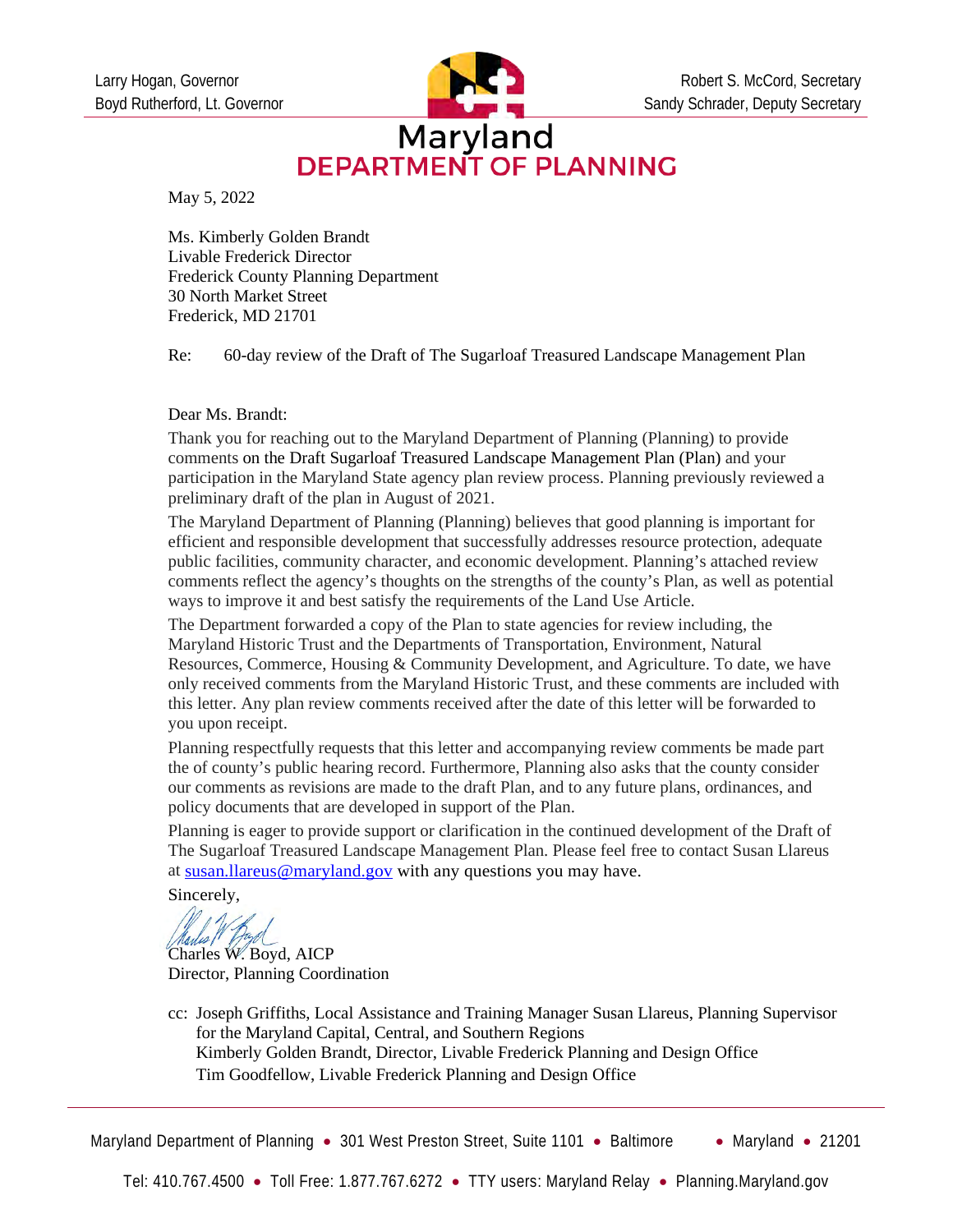

#### **Maryland Department of Planning Review Comments May 5, 2022 Draft of The Sugarloaf Treasured Landscape Management Plan**

The Maryland Department of Planning (MDP) has reviewed The Sugarloaf Treasured Landscape Management Plan Draft (Plan) and offers the following comments for your consideration. These comments are offered to guide the county in ways to improve the Plan and better address the statutory requirements of the Land Use Article.

The *Livable Frederick Master Plan* (LFMP) was adopted September 3, 2019. As noted in the Introduction of the LFMP, "As Community and Corridor plans, large area plans, and functional plans are adopted, they will constitute amendments to the Livable Frederick Comprehensive Plan." (page 14). The LFMP also set forth the vision of creating large area plans to "provide focus on contiguous regions of the county, such as the Middletown Valley or the landscape and historic resources surrounding Sugarloaf Mountain" (page 17).

The LFMP notes that the area demarcated as the "Sugarloaf Mountain Historic Survey District" (Survey District) covers approximately 10,500 acres and indicates there are several long-term protective easements established in the area of Sugarloaf Mountain. But even with the protections that exist today, the LFMP indicates that the area remains "vulnerable", and that additional land protection is needed for environmental areas to avoid degradation and to protect the viewshed. The Frederick County Planning Commission and staff from the Livable Frederick Planning and Design Office, in response to these identified concerns, prepared the Sugarloaf Treasured Landscape Management Plan as a large area plan that proposes to refine the vision for this area of the county and identify tools to achieve the policies and goals of the LFMP.

The Planning Area, which includes the Survey District, is approximately 19,719 acres, located in the southern region of the county, west of I-270, north of the Montgomery County line and east of the Monocacy River, Greenfield Road, and a portion of MD 28 (page 8). The Planning Area Boundary as shown on Map 1-1is larger than the Survey District, as it represents a nearly twofold increase in size and extends beyond the areas, such as the Sugarloaf Mountain Rural Heritage Landscape and the Natural Resource Lands, specially delineated in the LFMP Thematic Plan Diagram (p. 40) and any of the comprehensive and regional plans from 1972, 1978, 1984, 1993, 2004 and 2012 (depicted in the Appendix at A-15 – A-20). The vision of the Plan describes the unique geologic landform, the scenic and rural landscape, and promotes stewardship and sustainability (page 5). The Plan includes the following vision statement for the area:

"A unique geologic landform in Maryland, Sugarloaf Mountain is a defining element of Frederick County's treasured scenic and rural landscape. The mountain and the area surrounding it possess a sublime beauty and significant biodiversity, where a high-quality environment is maintained. Forestlands, aquatic resources, wildlife habitat, inspiring vistas, and historic resources are valued and protected. Land uses are sensitive to both the natural environment and rural character of the area. Stewardship of the area's natural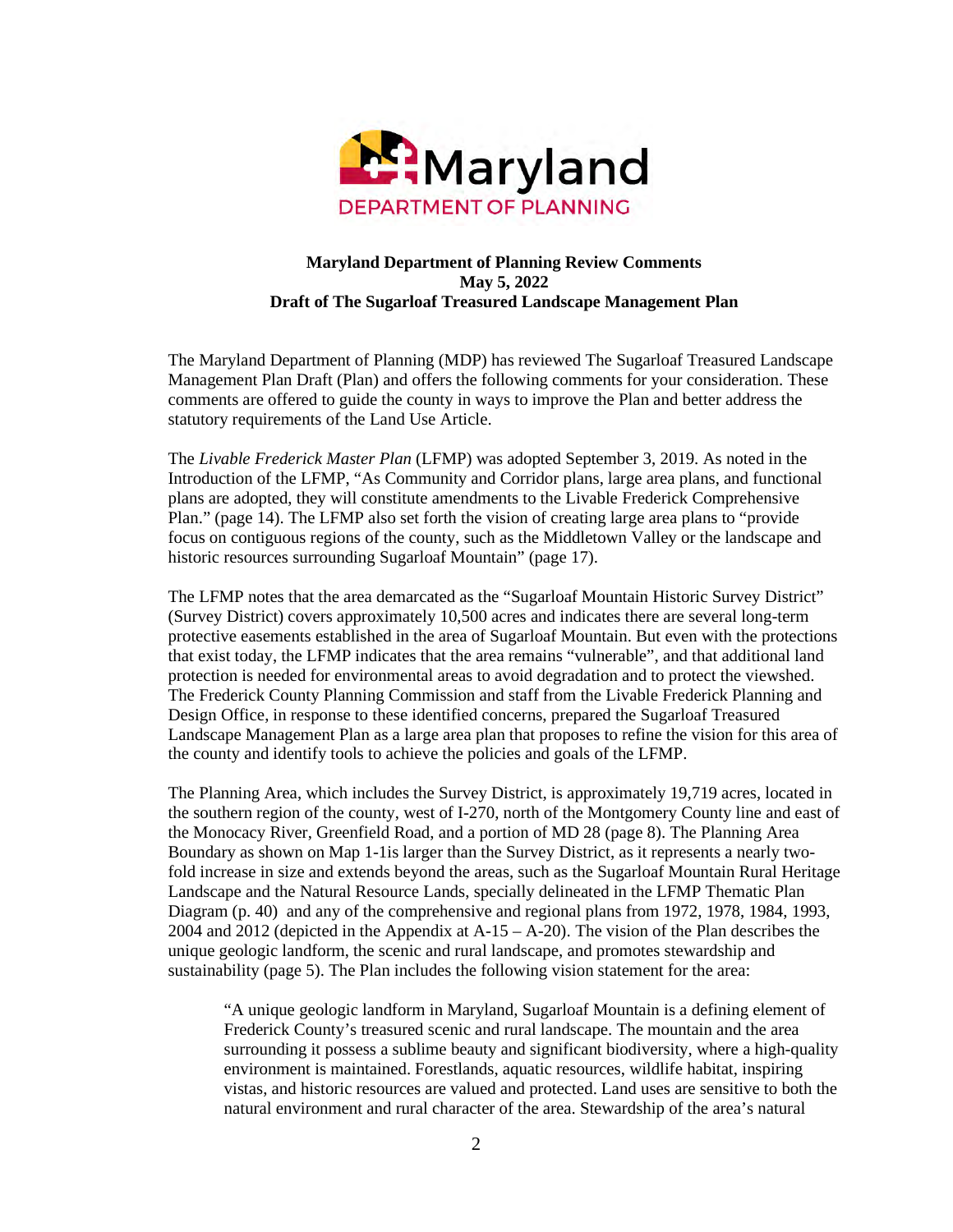assets and cultural resources ensures healthy, resilient, and economically productive lands for current and future generations. As we face climate change challenges, Sugarloaf Mountain and the surrounding landscape provide ecosystem benefits to the residents of both Frederick County and the wider region, enhancing the sustainability of our shared environment." (page 7).

The Plan also includes three major goals:

- Protect and enhance the Sugarloaf Area's natural resources and environmental assets, including its forests, waters, biodiversity, and wildlife habitats.
- Strengthen the distinct place-based identity of the Sugarloaf Area through the stewardship of its scenic and rural character, and its agricultural and cultural resources.
- Foster resilient relationships between the natural and built environment through the mitigation of, and adaptation to, climate change.

### **General Comments**

- The Plan is missing a demographic analysis of the Planning Area. It would be helpful for context to include demographic information in the Plan to address equity issues that might arise from the policies or initiatives.
- The expansion of the historical and cultural resource protections associated with the Survey District to include all portions of the plan area has implications that may diminish the state's investment in I-270 highway infrastructure, including existing and planned corridor and interchange improvements. This appears to be an expansion of the natural resource and cultural protections included in the LFMP, but may conflict with the identification of the I-270 corridor as a Primary Growth Sector, as stated in the LFMP Thematic Plan Diagram. Page 45 of the LFMP goes on to state that "[a]dditionally, the Interstate Corridor will continue to capitalize on significant access to regional employment centers by supporting policies that facilitate the development of the area as a prime employment corridor enhanced by livable, mixed-use neighborhoods between the City of Frederick and northern Montgomery County."
- The use of the satellite imaging of the base map makes the mapping information shown on most of the maps difficult to read. For example, the Stronghold Incorporated holdings and Monocacy Natural Resource Management area/Urbana Lake area on Map 1-2 (page 13) looks different from the color used in the legend. It might be beneficial to turn the imagery off in some cases to better distinguish the map elements.
- For informational and educational purposes, it might be helpful to indicate that the public can reference the current land use maps electronically at: [https://gis](https://gis-fcgmd.opendata.arcgis.com/pages/map-atlases)[fcgmd.opendata.arcgis.com/pages/map-atlases](https://gis-fcgmd.opendata.arcgis.com/pages/map-atlases) and that the same land use information is contained on the [Frederick County Maryland Property Explorer GIS](https://maps.frederickcountymd.gov/Html5Viewer/Index.html?configBase=https://maps.frederickcountymd.gov/Geocortex/Essentials/REST/sites/Citizen_Service_Center/viewers/Citizen_Service_Center/virtualdirectory/Resources/Config/Default) mapping tool, under the land use layer.

### **Section Specific Comments:**

**Chapter I-Introduction and Background** -This chapter explains the purpose of the Plan and how it complements Frederick County's other planning efforts. It shows that the Plan is up to date in its consideration of climate change and mention of the Covid-19 pandemic. The vision statement, goals, and geographical context are presented well. Planning suggests that a statement be added to the Introduction and Background Section of the Plan indicating that this plan constitutes an amendment and/or refinement to the LFMP.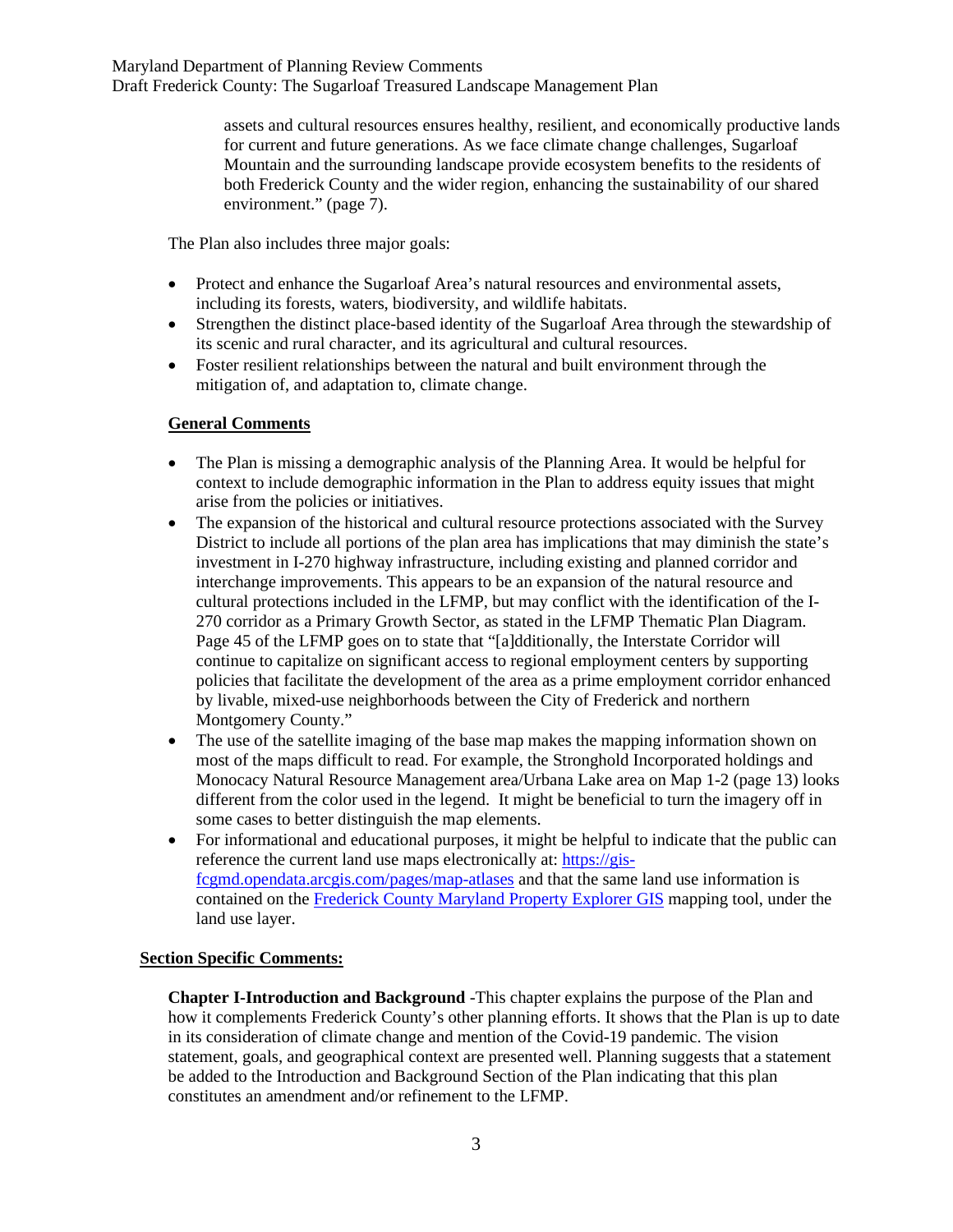> As described above, the Planning Area Boundary appears to be an enlargement of the area identified in the LFMP's Thematic Plan Diagram. An area to the northwest of Hopeland is included in the Planning Area, but excluded from the Sugarloaf Mountain Rural Heritage Landscape as shown on the LFMP Thematic Plan Diagram, Planning suggests some language be added to the Plan to explain the various expansions of the Planning Area from the area outlined in the LFMP.

> **Chapter II-History and Culture** -This chapter is interesting and provides a description of the European Settlement, African Americans in Frederick County, Early Industry, Transportation, the Monocacy National Battlefield Park, and Historic Designations. The additional information about pre-historic activities and the African American experience add depth to one's appreciation of the Sugarloaf area. The same can be said of the new information devoted to the Monocacy National Battlefield Park. Please see the attached letter from the Maryland Historic Trust for more information.

**Chapter III-Stronghold Incorporated and Sugarloaf Mountain-**This chapter explains the many important natural resources found in the area of Sugarloaf Mountain: Wetlands of Special State Concern, National Natural Landmark, State Forests of Recognized Importance, Green Infrastructure, Ecologically Significant Areas, Forest Legacy Area, rare species, etc.

The role of Sugarloaf Mountain in Frank Lloyd Wright's career is fascinating and will come as a surprise to many readers. The story of the post office mural of Sugarloaf Mountain is also interesting and well-illustrated (pp. 40-41).

Planning supports the initiatives on pages 38 and 42. Initiative 3E on page 42 states: "Support the preservation of Stronghold, Incorporated's 3,000 acres through a conservation easement device to ensure permanence and protection of all of its resources — cultural, environmental, historic — with no reduction in size, integrity, or ecological function."

This statement needs elaboration to address the end of the Stronghold Trust in 2046 and who will hold the easement after it expires. The question raised in the reader's mind is, who will hold the easement? Is the Stronghold Trust able to engage in an easement at this time or must the Trust reach the expiration before another easement could be placed on the property? This is a legal matter that should be addressed prior to plan adoption, as the Plan should recognize that the cooperation of the landowner (Stronghold Trust) is needed to ensure a perpetual easement. The government cannot just place an easement over the property, yet citizens reading the document might not understand this legal aspect. However, to address the statement above, it might be useful to reference the various options and strategies in Chapter IV included in the "Land Conservation" section to incentivize the conversion of the land area held in the easement and to promote the development of a perpetual easement(s).

Planning understands the dilemma of future operational status and management beyond 2046 and recognizes there may be a desire to continue to realize Gordon Strong's vision in perpetuity for all people in future generations. Ideally, the mission of Stronghold, Incorporated, of environmental protection, education, and appreciation of natural beauty, will live beyond 2046.

**Chapter IV-Land Use** -It would be helpful for the community to understand how the Plan will integrate into the existing plans such as the LFMP and the Comprehensive Plan Map. If it is the intent that the Plan's Comprehensive Plan Land Use Designations Maps (4-2a and 4-3) are to replace a portion of the 2010 (amended 2012) Land Use Plan Map adopted by reference in the LFMP, Planning recommends that the county-wide Comprehensive Land Use Plan Map be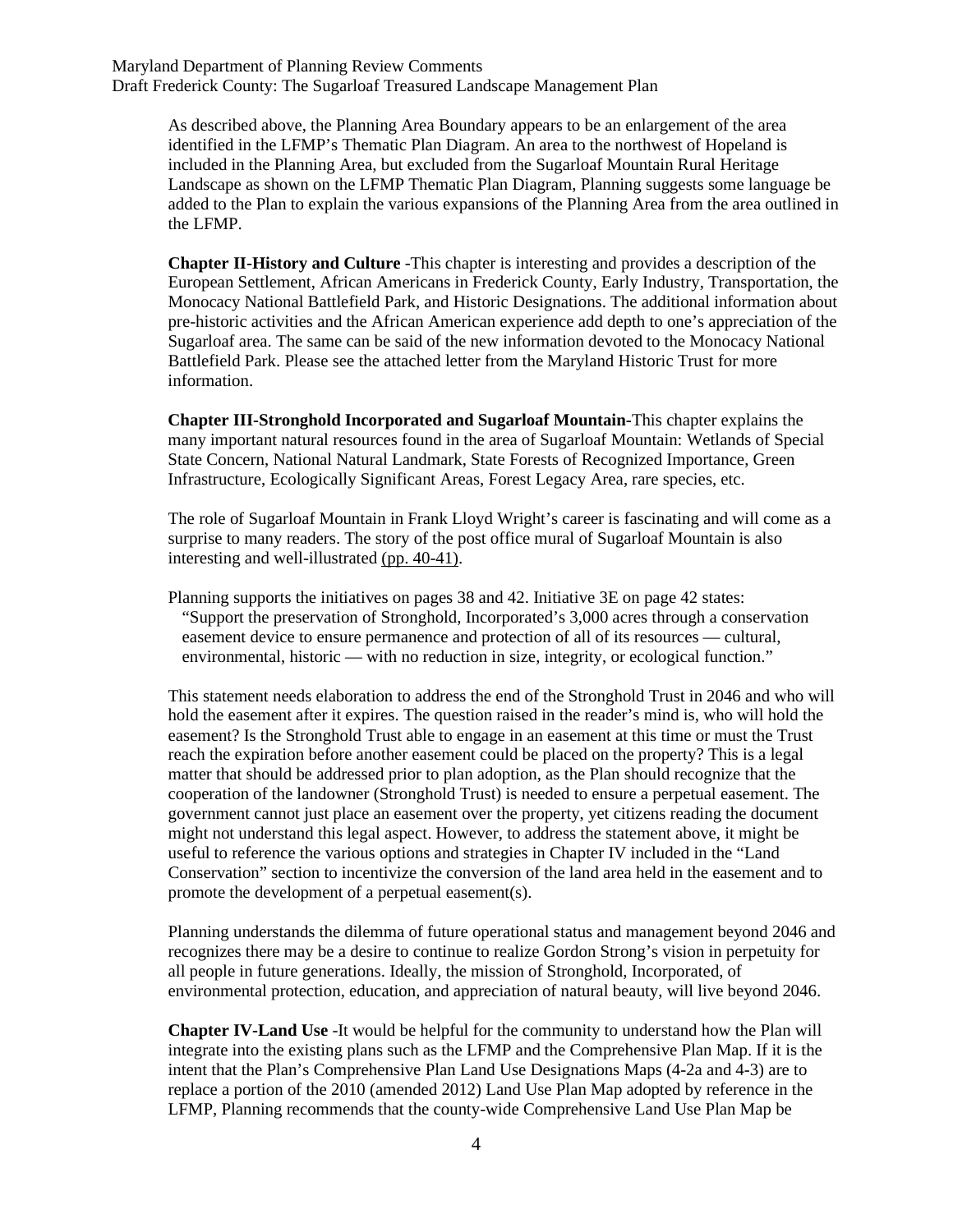> appropriately amended to reference the newly refined area depicted on Maps 4-2a and 4-3 (pages 61-62). Further, Maps 4-2 through 4-3 provide a comparison of the current land uses to the proposed land uses of the Plan. If adopted, it is appropriate that the resolution include language specifically stating that the Plan amends the LFMP and the Comprehensive Plan Map land use designations. Planning cautions that without an updated county-wide land use plan as suggested in the LFMP, the incremental replacement by land use designations established in this and other future area plans, corridor plans, functional plans, etc.… will lead to an increasingly disconnected 2010 Comprehensive Land Use Plan Map.

> Land Use in the Sugarloaf Planning Area - Page 46 says that a "very low-density development pattern in the Sugarloaf Planning Area, consisting primarily of large-lot, single-family residential dwellings, is suitable for a rural area with significant and sensitive environmental resources." Its suitability depends on how low the density is and how many houses have been built. Details are provided later, but Planning suggests that the county consider whether it might be better to insert here how many acres are involved and to show it on a map. Planning supports policies 4-1 through 4-4 (pages 46, 48, and 58), though perhaps the Plan should mention that further details about "land use designations, zoning classifications, and development densities" will appear later in the Plan.

> Planning agrees with Initiative 4B (p. 50) which mentions Best Available Technology (BAT) upgrades for new or replaced non-residential on-site sewage disposal systems, but also suggests that the Plan include how best to address failing residential septic systems. Initiative 4C mentions coordination with local fire departments about spills of hazardous materials, also supported by Planning. This initiative deals with cleaning up hazardous materials; the Plan might also benefit from a discussion of whether the "forever chemical" family of PFAS, contained in fire-fighting foam, pose a threat to the planning area.

> Livable Frederick Master Plan and Comprehensive Plan Map - The heading for Table 1A and 1B should add "Land Use" after "Comprehensive Plan."

Planning also notes that that the acreages shown in the same tables do not sum to reflect the entirety of the Planning area. It seems that the differential between the existing and proposed changes should be equivalent when comparing the additions and subtractions of the proposed land uses. Planning recommends additional analysis to determine if corrections are needed.

The use of the term "Treasured Landscape-Sugarloaf" (page 51) may include land areas beyond the current land holding of the Stronghold, Inc., which also adds to confusion about changes in land use. The term appears to be defined in such a way to indicate significant features within the area, but is it intended to represent a land use designation? If this is intended to be a land use designation, is it meant to be prohibitive beyond the provisions of the underlying Natural Resource land use shown on Map 4-2a?

Planning notes the lack of the General Commercial zone in Tables 1C and 1D, but which are within the Planning Area as shown on the mapping of the Planning Area. It appears to be expanding near the 1-270 and MD-80 intersection. An explanation is warranted.

Table 1B page 51 and Table 1D page 52 – Label the fields or somehow indicate the data is in acres.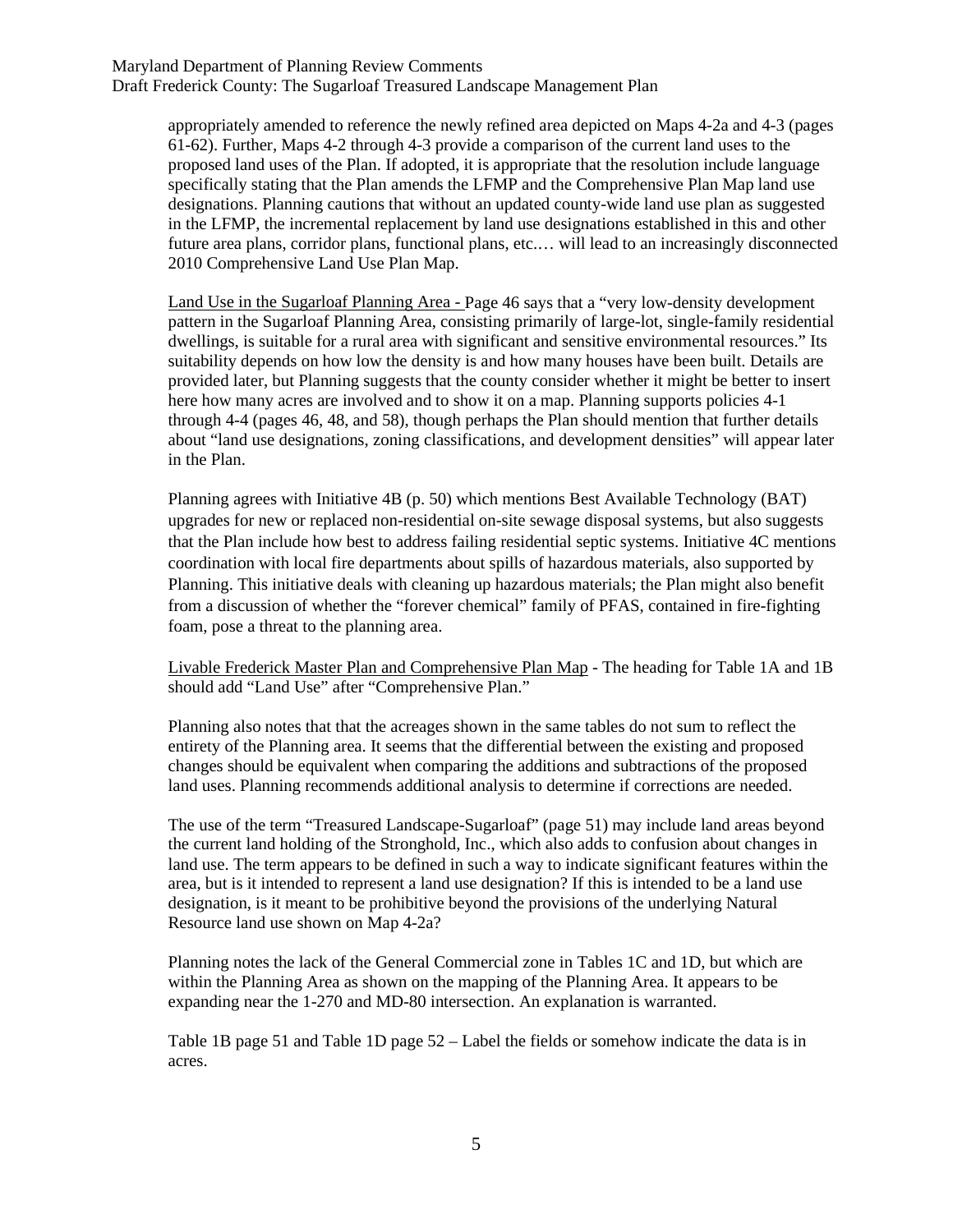Page 52, Table 1D: It is not clear why 1,257 acres of the Planning Area are proposed to be added to the Resource Conservation (RC) Zone, which would allow 10-acres lots, and 1,053 acres removed from Agricultural Zoning. It appears that Agricultural Zoning category allows 3 lots plus the remainder from original tracts of as of August 18, 1976; additional cluster subdivision rights of one additional lot per 50 acres on tracts 25 acres or more are permitted. If the RC Zone is denser than the Agricultural Zone, an explanation of how the change from Agricultural zoning to Resource Conservation zoning is more protective of farmland and/or environmentally sensitive features would be helpful.

**Growth Tier IV Exemption** - In addition to the above concern, the proposed rezoning of 1,257 acres may contribute a substantial number of units to the Growth Tier IV area, that may warrant an update to the growth tier map to reflect those modifications, in accordance with the statutory mapping criteria of the Septic's Law. Planning recognizes that the area of the Plan is only a portion of the overall Growth Tier IV area, and that the one dwelling unit per 20-acre threshold of the exemption that allows subdivision is not based on a region of the county or the limits of this Plan, but nonetheless, rezoning of land from Agricultural zoning to Resource Conservation zoning could impact the Growth Tier IV exemption. As stated in the October 10, 2019, letter from Valdis Lazdins, Assistant Secretary, Planning to Steven C Horn, Director, Frederick County Planning and Permitting Division states: "...the County retains its Tier IV exemption based on Planning's May 13, 2013, initial review that the actual overall yield of Frederick County's cumulative Tier IV area is less than one dwelling unit per twenty acres. In the event that the County modifies its established zoning or subdivision requirements or its Tier IV boundaries in the future, Planning will review these modifications, first for consistency with statutory rules for growth tier delineation, and second to re-evaluate the County's Tier IV exemption." (emphasis added). Planning staff is available to answer any questions regarding updating of the Growth Tiers.

Page 52, Table 1C and Table 1D may have some calculation errors. Table 1D compares existing and proposed zoning districts. The existing total acreage is 19,370.29 and the proposed total acreage is 19,578.29. Should the areas be the same? Also, shouldn't the differential between the existing and proposed changes be equivalent when comparing the additions and subtractions of the zoning classifications? Also, the above figures do not match the total Planning Area acreage noted on pages 8, 45, and 105.

Subdivision – Page 52 includes information relating to the existing development of the Planning Area, including the estimate that 93% of the parcels and lots within the planning area have been developed. Of the 7% of the remaining parcels and lots undeveloped, is there an estimate of the ultimate development potential of the area? Has the county compared the RC and Agricultural Zones to estimate overall potential density of the Planning Area?

Sugarloaf Rural Heritage Overlay Zoning District**-**The Sugarloaf Rural Heritage Overlay Zoning District (Overlay) and its regulations are proposed to cover the entirety of the Planning Area and provide a way to use the Planning Area's resources in a limited, sustainable way. The objectives and goals of the overlay include the following:

- To address the scale and visual impact of land uses and development that can degrade rural qualities, excessively burden the transportation network, and overwhelm the scenic and rural nature of the Sugarloaf Planning Area.
- To minimize adverse impacts of land development activities on forestlands and natural habitats.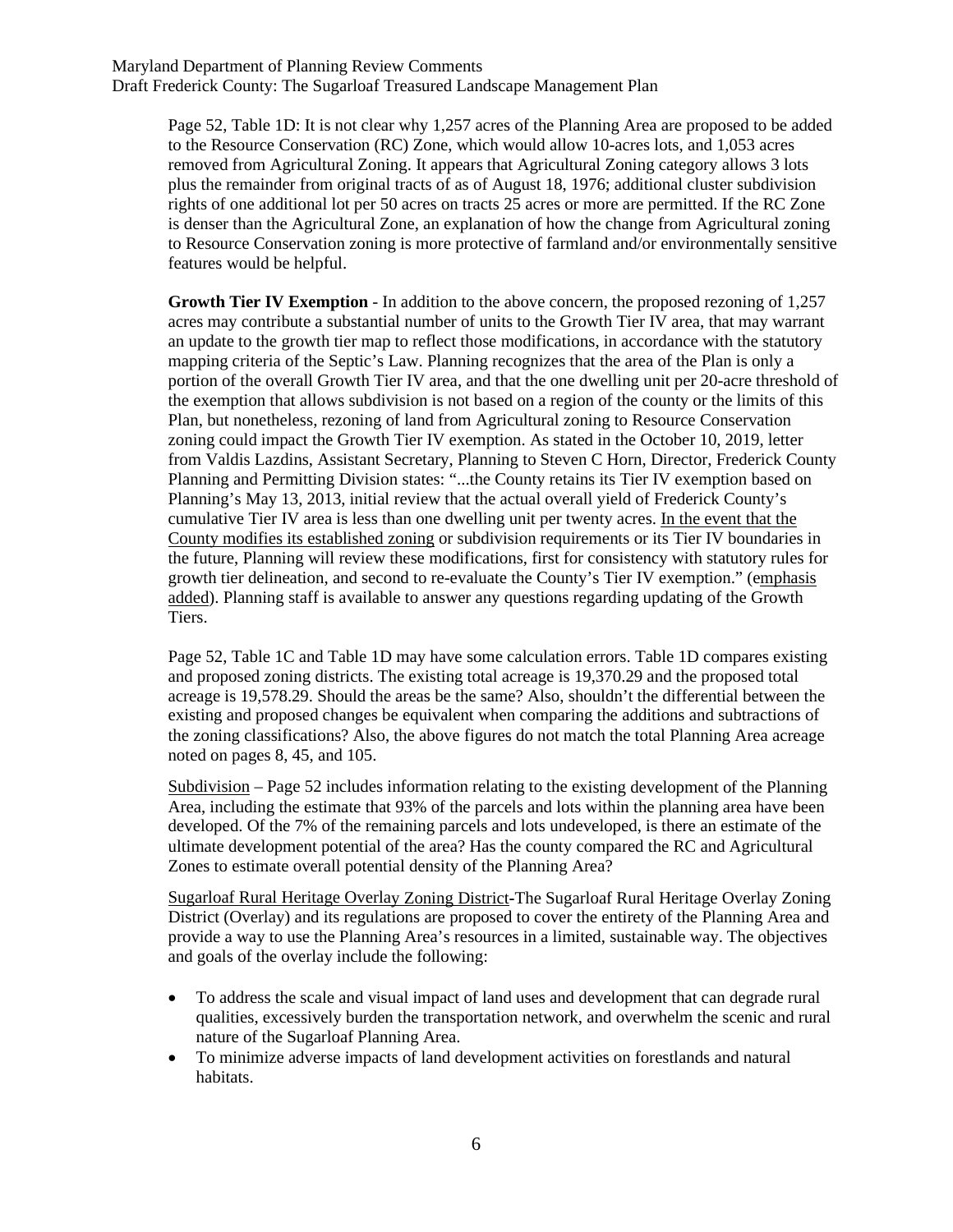> • To regulate the amount of impervious surfaces to control the volume of stormwater runoff and stream bank erosion, maintain levels of groundwater infiltration, and retain as many of the functions provided by natural land as possible.

A review of the information contained in the Appendix shows that the development of the proposed regulatory framework (page A-21) needs some clarity. Planning has the following comments relating to the framework:

- Page A-21 states that the maximum building footprint of a new or existing structure for nonresidential and non-agricultural buildings use will be 15,000 square feet. Is there justification for this maximum size? Has a maximum of lot coverage been considered as another regulatory tool to address impervious surfaces for heat island reduction? Perhaps the reference to existing structures should be removed because they should be grandfathered if they were legally constructed.
- An exception is allowed to the maximum 15,000 square foot non-residential building size on page A-21, stating:

"A request to exceed the 15,000 square foot building footprint for new non-residential buildings or expansions/enlargements may be granted by the body or entity with specific approval authority upon review of a justification statement from the applicant/owner that addresses and describes, in detail, the following:

"· The unique needs of the proposed activity or use that warrant a non-residential building larger than 15,000 square feet; and

"· The site design elements and building design features, such as enhanced energy efficiency, water conservation (e.g., re-use, consumption reductions), and stormwater runoff controls, or other measures that will be utilized to minimize negative impacts to natural resources and surrounding properties that may result from the overall development proposal and increased building square footage."

Planning suggests that the county consider some questions in preparation for implementing these exceptions. What finding must be made by the approving authority regarding the exception above to allow for a decision that is not arbitrary? What process will be used if other design standards are not being met? Planning suggests that a process other than a variance should be established to allow for alternative design standards for development to move forward if the proposed alternative is found to be equally effective to address the intent of the design standard.

Existing buildings, improvement or uses that do not conform to the site design standards of the overly zone will become non-conforming, unless a clause is included in a grandfathering section of the master plan relating to its applicability. This is an important aspect of overlay zones that can wreak havoc after the adoption if ignored or not included in the document. The following are a few examples of language that the county could consider adding to the plan to clarify the applicability and exemptions from the overlay zoning site design standards summarized from Prince George's County "*Approved Largo Town Center Sector Plan and SMA, Chapter Eight: Development District Standards (2013)*:

- Note that all legally existing development, including all buildings, structures, and uses that were lawful or could be certified as a legal nonconforming use on the date of adoption of the rezoning, are exempt from the development district standards and from site plan review and are not nonconforming. This avoids any legally existing development from becoming nonconforming.
- Provide a list of minor improvements that would be exempt from the design standards and site plan review if the existing or proposed use is permitted, such as
	- a. Permits for alteration or rehabilitation with no increase in the existing gross floor area. b. Canopies.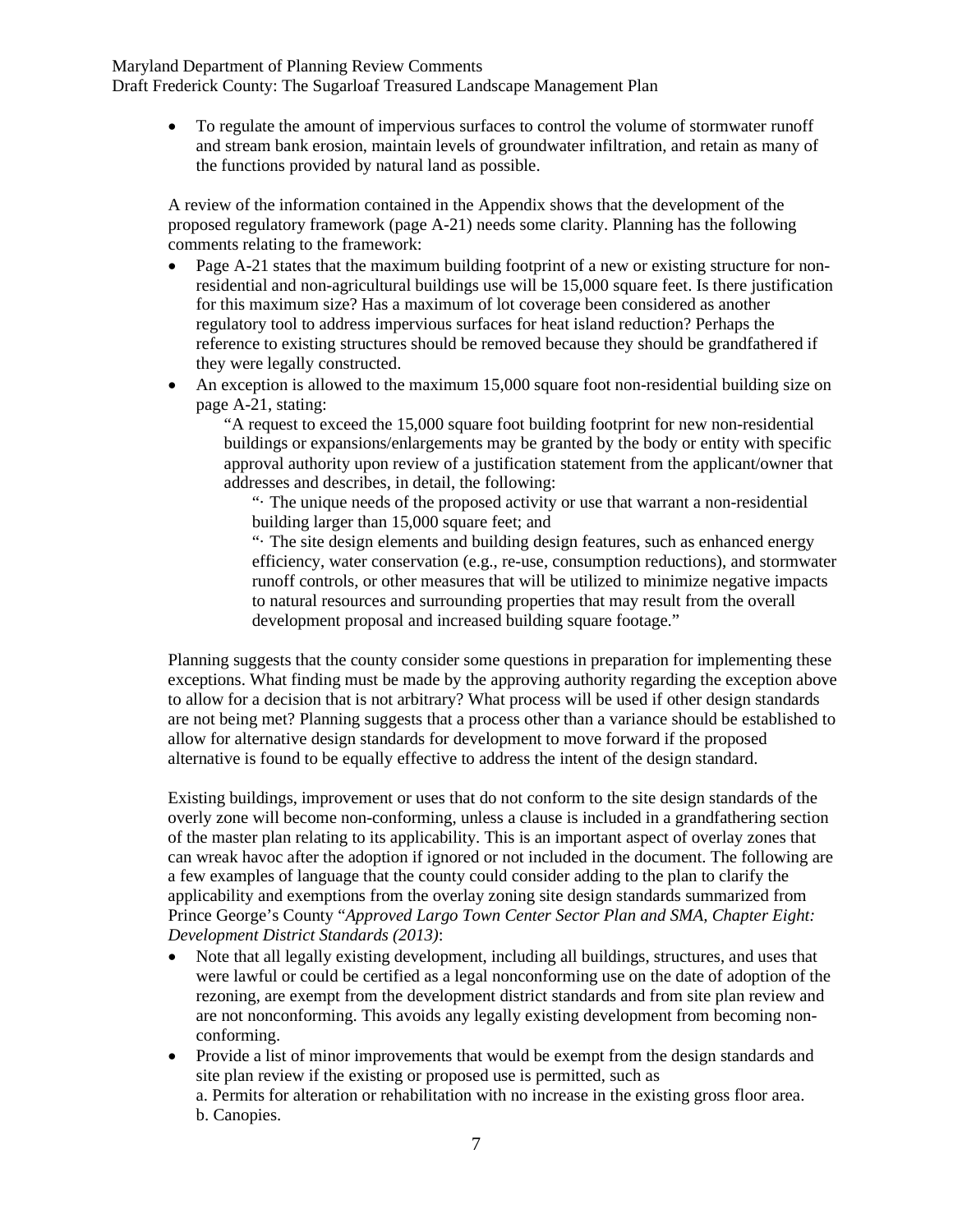- c. Fences of six feet in height or less for rear and side yards.
- d. Decks.
- e. Ordinary maintenance.
- f. Changes in use or occupancy.
- g. Changes in ownership.

Planning suggests that the consideration of site design standards could be expanded to include limiting impervious areas on a site though a maximum lot coverage that would include the building as well as the parking and vehicle storage areas, incentivizing green roof and green screen systems, maximizing tree canopy and the use of native planting, restricting invasive species, and requiring a system to quantify how the project features energy usage will be more efficient than the existing code requires, if the new structure is over 15,000 square feet in size.

- The Design Standards on page A-22 could benefit from illustrations.
- The overlay appears to require a natural resources inventory for zoning cases, but it does not seem to require the same for a subdivision plan (page A-23). Since the layout of lots are established in the entitlement process through the approval of a subdivision, Planning suggests that a natural resources inventory also be required at the time of the subdivision process. The following website may be useful in addressing all aspect of a natural resources inventory:
- Will private schools, philanthropic, religious, or other institutional uses be permitted in the overlay zone? Consider "[The Religious Land Use and Institutionalized Persons Act](https://www.justice.gov/crt/religious-land-use-and-institutionalized-persons-act)", which is a federal law that, among other things, protects religious institutions from unduly burdensome or discriminatory land use regulations
- The Plan should clearly state that only those requirements of the underlying zones specifically noted in the overlay zone are modified and all other requirements of the underlying zones are unaffected by the overlay zone.

Land Conservation -The list of easement and land purchase programs on pages 54-58 is mostly up to date, including MARBIDCO's two new programs and MALPF/local easement acreage through October 2021. Planning recommends that the acreage total for all the programs within the Planning Area be included and listed in a table such as that on page 66 of the Frederick County's draft Land Preservation, Parks, and Recreation Plan. Perhaps a simple preserved lands map would be useful here, showing land under easement in one color, publicly owned lands in another, and the Stronghold, Inc. lands in a third.

Since Montgomery County's Agricultural Reserve abuts the southern end of the Sugarloaf Planning Area, perhaps the map could include a neighboring slice of the Agricultural Reserve to show how land preservation at Sugarloaf is complemented by preservation efforts in Montgomery County. It would also be illuminating to show parcels on both sides of the county boundary line that are eligible for preservation, which would further support preservation efforts in the Planning Area.

Policies 4.4-4.7 on page 58 will be impactful, especially the excellent initiative of expanding the Carrollton Manor Rural Legacy Area within the Sugarloaf Planning Area.

The last page of the Land Use section in the preliminary draft of the Plan contained a map of the proposed expansion of the Carrollton Manor Rural Legacy Area, but the map does not appear in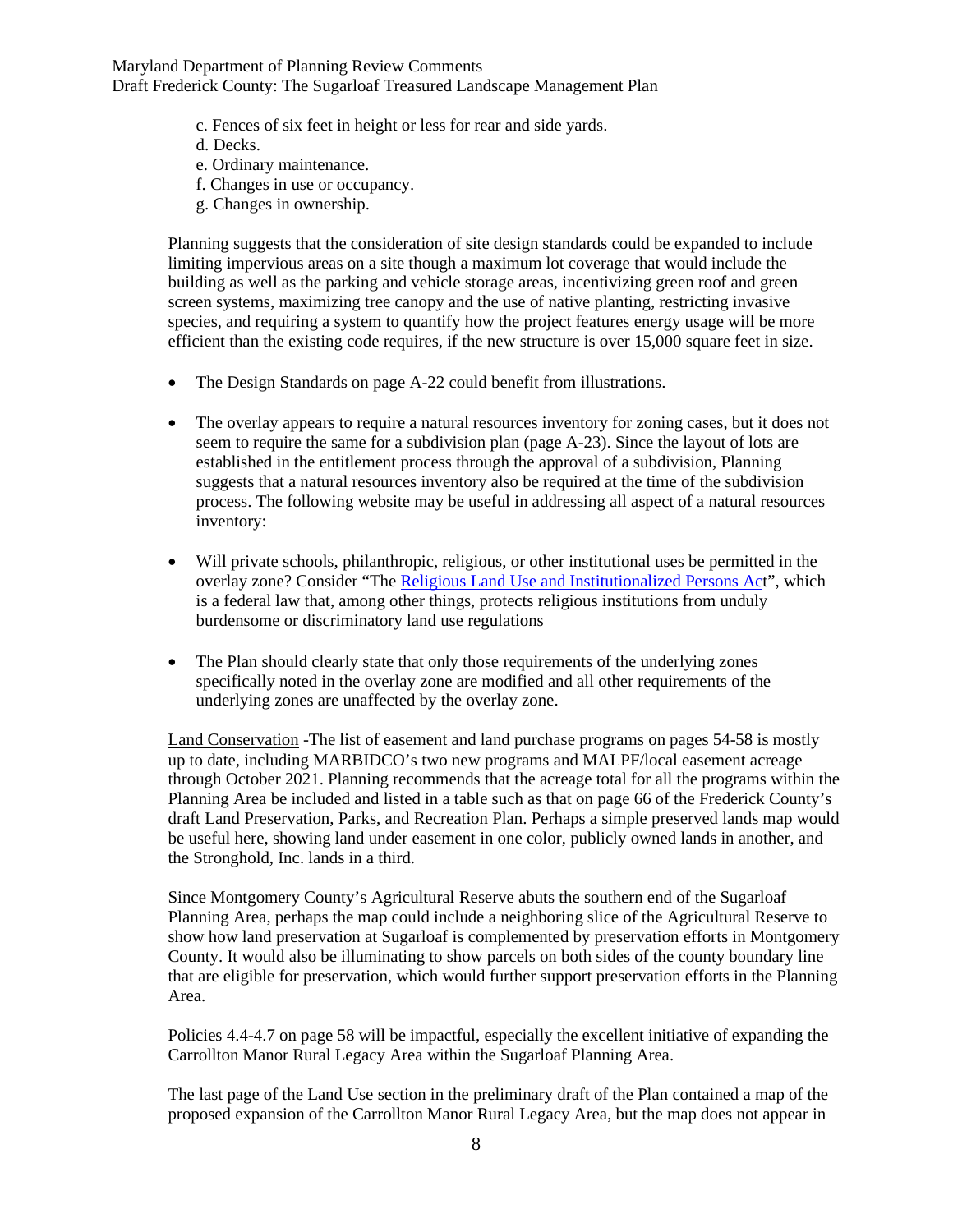the current draft of the plan. Planning recommends that it be included unless the proposed boundaries have not yet been decided.

**Chapter 5-Transportation Network** –Planning recommends that the county evaluate the need to improve bicycling friendliness and safety in the Planning Area. The Plan states:

"…many of the roadways (in the planning area) are frequently used by bicyclists and walkers. ……for recreational activities – walking, bicycling, running, and horse-crossing" (page 70).

Improving the biking and walking environment in the Planning Area will promote multimodal access to various scenic areas and historical and cultural sites, which helps achieve the Plan's vision and goals (page 7). Therefore, Planning suggests the Plan include bicycle and pedestrian policies/strategies or initiatives, including creating trails/biking maps, to address bicycle and pedestrian routes, public access, trailheads and parking areas, etc.…The Federal Highway Administration (FHWA)'s report on ["Small Town and Rural Multimodal Networks,](https://www.fhwa.dot.gov/environment/bicycle_pedestrian/publications/small_towns/)" provides best practice examples to enhance pedestrian and bicycle networks in rural communities.

Initiative 5A addresses Thurston Road and Park Mills Road safety issues (page 71). Planning suggests the following resource; ["Proven Safety Countermeasures,](https://safety.fhwa.dot.gov/provencountermeasures/)" an initiative by the FHWA to provide a collection of roadway safety improvement tools to assist local, state, and federal agencies to address roadway safety issues. The information may provide the county with some useful ideas on how to improve roadway safety in the Planning Area.

The Op Lanes Maryland Project (page 71) could bring significant highway capacity and congestion improvements on I-270 as a Primary Growth Sector, as detailed in the LFMP, which could have land use and growth impacts that may conflict with revised local land use goals and policies. The Sugarloaf Treasured Landscape Management Plan plays an important role in helping to address any potential negative impacts from growth along the I-270 corridor. The land use initiatives and policies defined in Chapter 5 augment the rural, agricultural, and natural resource land protection. In addition, Planning staff suggests the Plan add language in Initiative 5C (page 73) to address the potential for any adverse land use and growth impacts that may result from the Op Lanes Maryland Project. Planning suggests Initiative 5C could be modified as, "……to support localized mitigation of forest and wetland impacts **and address indirect land use effects** from the Op Lanes Maryland Project as it moves through the sugarloaf Planning Area." Please note that the words in **Bold** here are the addition.

Please clarify that Op Lanes Maryland (page 71) stands fo[r Op \(options and Opportunities\) Lanes](https://oplanesmd.com/video-library/)  [Maryland.](https://oplanesmd.com/video-library/)

The addition of the recommendation on page 76 to reduce the use of road salt in the Sugarloaf Planning Area is environmentally sound.

Planning applauds policy 5.3 and Initiative 5E (p.78) to establish scenic road designations and encourages developing design standards for the protection of these scenic roadways and the viewsheds beyond the corridors. Montgomery County is currently working on a scenic road functional master plan for the entire county and there are plenty of resources on their website that may be helpful: [https://montgomeryplanning.org/planning/transportation/highway](https://montgomeryplanning.org/planning/transportation/highway-planning/rustic-roads/)[planning/rustic-roads/](https://montgomeryplanning.org/planning/transportation/highway-planning/rustic-roads/)

Watershed Water Quality**-**To avoid confusion, the second paragraph under "Maryland's Designated Use Classes on page 82 should indicate that the "numeric criteria for water quality"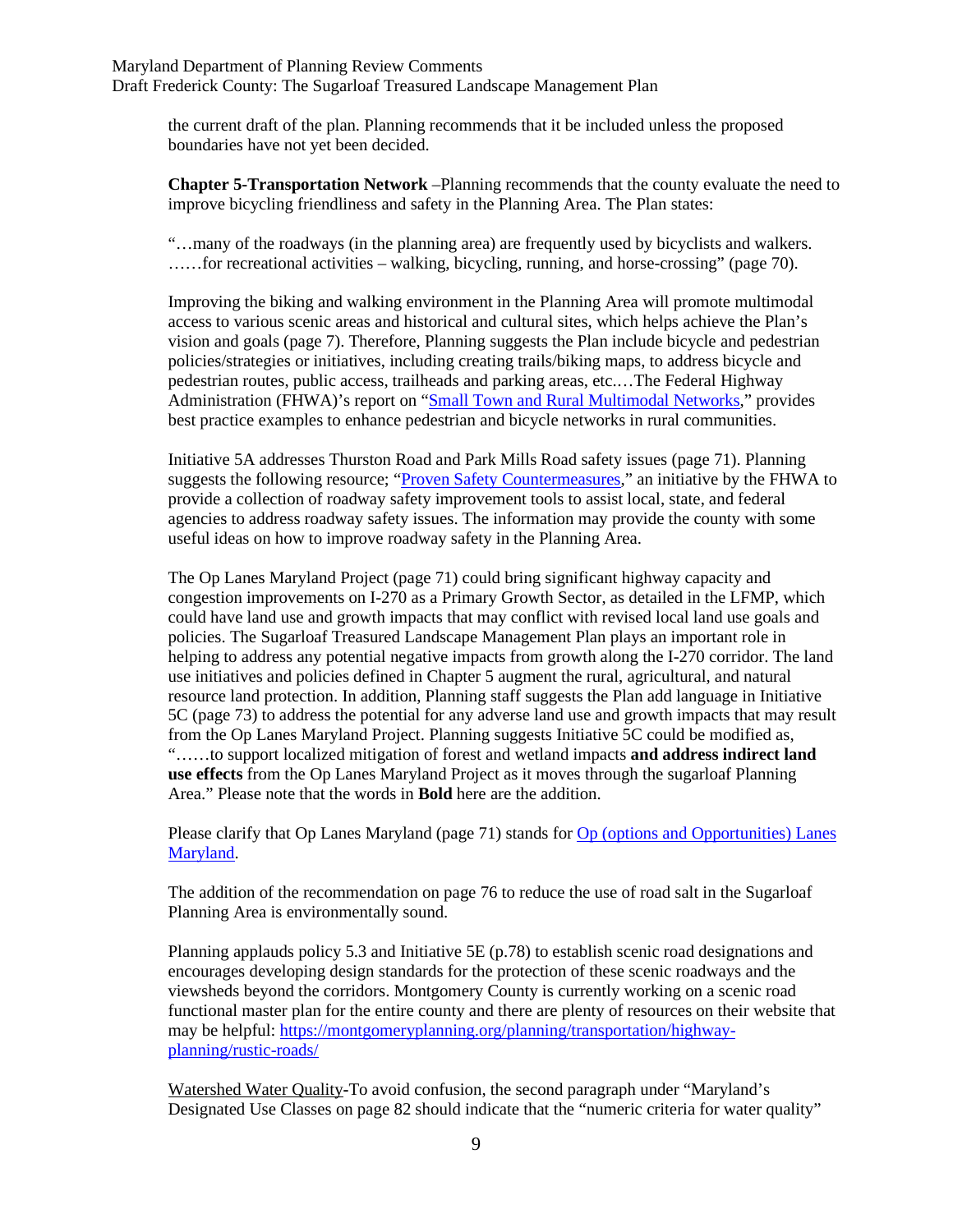are the use Classes I to IV described afterwards and that the "P" can sometimes follow those numerals.

Figure 3 on page 89, is somewhat confusing and should be enlarged and explained in layman's terms. It is difficult to understand.

Policy 6.9 on page 96 states:

"Examine quantities of groundwater requested by large-scale commercial and institutional uses through the MDE groundwater appropriation and use permitting process in order to maintain springs and seeps, and to ensure stream base flows needed for sensitive cold-water aquatic biota and protection of nearby private residential wells."

The Plan could explain what the county will do if future requested withdrawals are too large. Since the county does not have control over groundwater appropriations, it is anticipated that the county will work with the Maryland Department of Environment to determine possible methods to protect these sensitive water resources.

Forestlands, Green Infrastructure, and Biodiversity -The text in this chapter does a good job of identifying the resources, explaining why they are important, and proposing strong policies and initiatives to protect and enhance them. The section on Programmatic Opportunities for Reforestation (page 110) were important to include.

Climate Change -The policies and initiatives in this chapter are sound; those under the Agriculture and Carbon Sequestration Section in particular are innovative, and Planning is interested in learning of their progress. Policy 8.3, which states "[s]upport landowners who employ and adopt sustainable, regenerative agricultural practices that enhance soil productivity and carbon sequestration, and protect water quality, thus providing overall greater resilience to climate change" is consistent with "A Better Maryland State Development Plan" that includes a strategy to adapting and become resilient to climate change by promoting "healthy soils, which are vital to ecological and agricultural resilience." (CC#4, page 13).

Planning notes that the Fourth National Climate Assessment from 2018, referenced on page 125, is still the most recent. The next Assessment is scheduled for release in 2023. Also, the Plan refers to some horrendous events exacerbated by climate change in 2020; perhaps some reference to droughts, forest fires, etc. from 2021 and 2022 could be included.

Climate Response and Resilience Executive Summary (A-31)

This summary provides important information and demonstrates that planning for the Sugarloaf area will address current issues.

#### **Conclusion**

Planning commends the county on a thoughtfully constructed master plan and the conservation of the lands surrounding the Sugarloaf Mountain Historic Survey District. If Planning can be of any further assistance or facilitate assistance or information from other State agencies as Frederick County continues the processing of this master plan, please contact Susan Llareus, Planning Supervisor for the Maryland Capital, Central, and Southern Regions, at susan.llareus@maryland.gov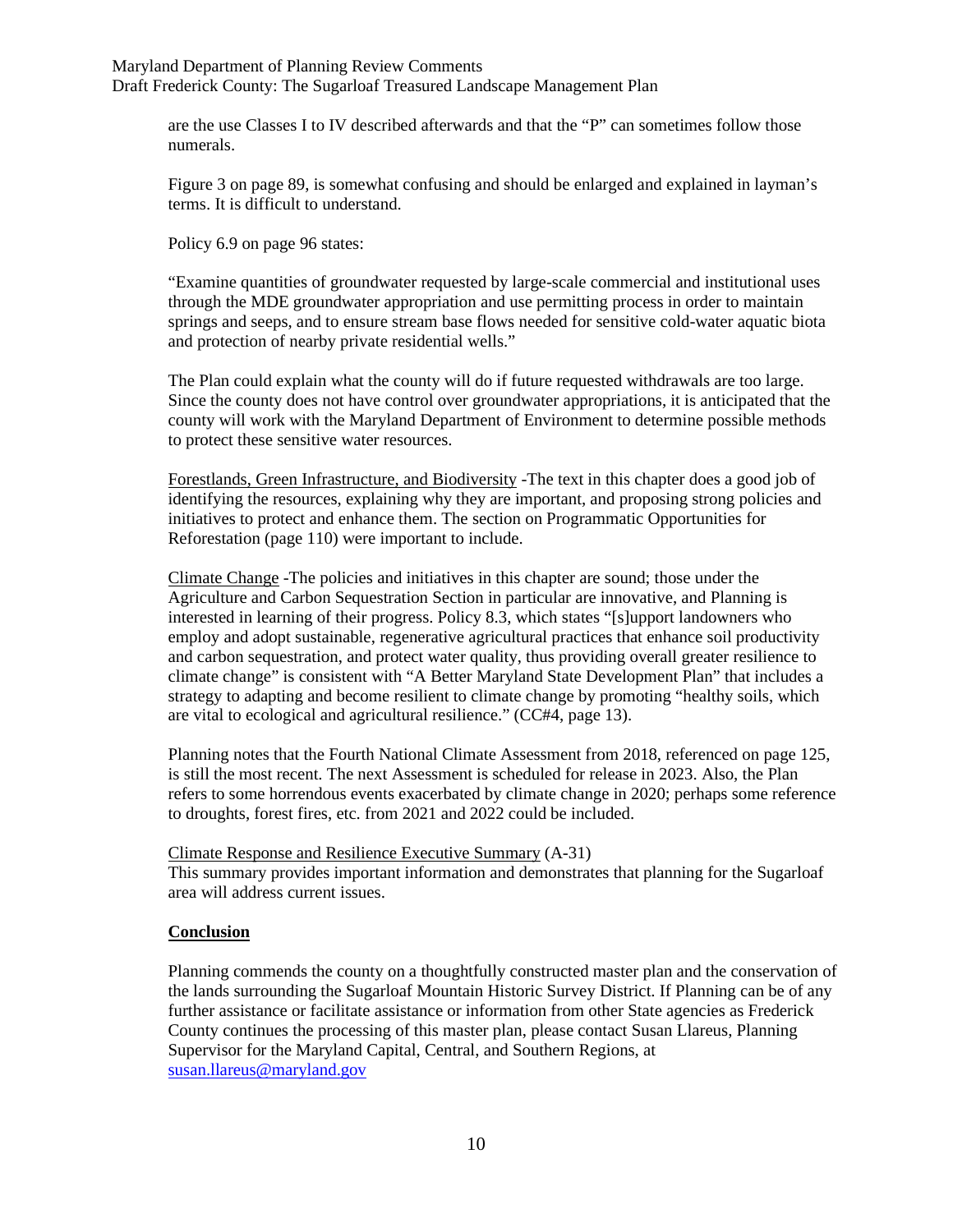

# **DEPARTMENT OF PLANNING MARYLAND HISTORICAL TRUST**

April 7, 2022

Ms. Susan Llareus, PLA, ASLA Regional Planner for Maryland Capital Region Maryland Department of Planning 301 West Preston Street, Room 1101 Baltimore, MD 21201

Dear Ms. Llareus:

Thank you for the opportunity to review Frederick County's draft Sugarloaf Treasured Landscape Management Plan and submit comments on behalf of the Maryland Historical Trust (MHT).

We commend Frederick County and the Livable Frederick initiative for this effort to synthesize the vision, context, and planning recommendations for Sugarloaf Mountain – an irreplaceable scenic, natural, and cultural resource -- via a "Treasured Landscape" framework and management plan. In particular, we support the careful and detailed inclusion of archaeological and cultural resources (Chapter 2) as an integral part of the management plan, when Sugarloaf is primarily recognized by the general public as a recreational resource. We also appreciate the acknowledgement (p. 15-16) that the existing data does not adequately represent all histories, particularly related to the African American experience in Frederick County.

MHT may be able to assist in supporting the plan's recommended strategies through the Historic Preservation Non-Capital Grant Program, the Certified Local Government Program, the Maryland Heritage Areas Program, and technical assistance via the Office of Research, Survey, and Registration. We also look forward to seeing the how the Treasured Landscape approach evolves; if successful, it may serve as a model for other communities.

Thank you again for the opportunity to comment on the plan. Please let me know if you have any questions or would like more information about our programs. I can be reached at nell.ziehl@maryland.gov.